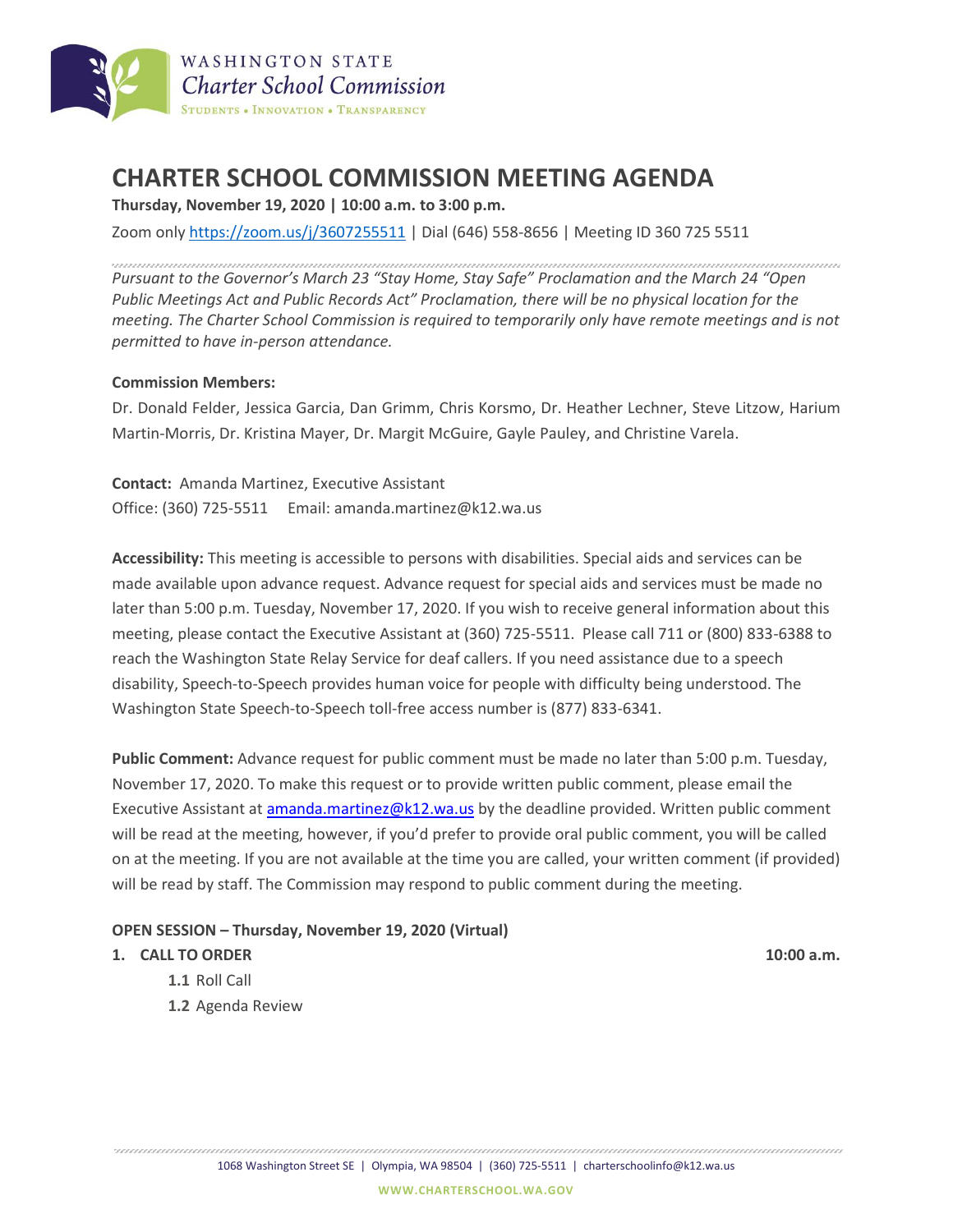## **2. CONSENT AGENDA**

The purpose of the Consent Agenda is to act upon routine matters in an expeditious manner. Items placed on the Consent Agenda are determined by the Chair, in cooperation with the Executive Director, and are those that are considered common to the operation of the Board and normally require no special board discussion or debate. A board member may request that any item on the Consent Agenda be removed and inserted at an appropriate place on the regular agenda. Items on the Consent Agenda for this meeting include:

- Approval of Minutes from:
- October 20, 2020 Meeting
- November 10, 2020 Special Meeting Public Forum
- November 18, 2020 Special Meeting Public Forum
- Standing and Ad-hoc Committee Minutes

| $10:15$ a.m. |
|--------------|
|              |

|                | <b>4. CHAIR REPORT</b><br>4.1 Updated Commission Bylaws Consideration<br>4.2 Commission Educational Equity Policy Updates                                    |                                     |            |  |
|----------------|--------------------------------------------------------------------------------------------------------------------------------------------------------------|-------------------------------------|------------|--|
| 5.             | <b>EXECUTIVE DIRECTOR REPORT</b><br>5.1 General Updates                                                                                                      | 11:00 a.m.                          |            |  |
|                | 5.1.1                                                                                                                                                        | COVID-19                            |            |  |
|                | 5.1.2                                                                                                                                                        | <b>Planning Year Schools</b>        |            |  |
|                | 5.1.3                                                                                                                                                        | <b>Charter Contract Renewal</b>     |            |  |
|                |                                                                                                                                                              | <b>5.1.4</b> New School Application |            |  |
|                | 5.1.5                                                                                                                                                        | <b>NACSA Conference Review</b>      |            |  |
|                | 6. CHARTER SCHOOL PERFORMANCE IN WA STATE REPORT: CREDO AT STANFORD<br>$11:20$ a.m.<br>6.1 Report Overview with Guest, Dr. Sofoklis Goulas and Macke Raymond |                                     |            |  |
| 7 <sup>1</sup> | <b>BREAK</b>                                                                                                                                                 |                                     | 12:20 p.m. |  |
|                | 8. CHARTER SCHOOL UPDATES<br>8.1 Charter School Enrollment Overview<br>8.2 Quality School Review Updates                                                     |                                     | 12:30 p.m. |  |
| 9.             | <b>TRANSITIONAL KINDERGARTEN POLICY UPDATE</b><br>1:00 p.m.                                                                                                  |                                     |            |  |
|                | <b>10. CENTER FOR REINVENTING PUBLIC EDUCATION REPORT OVERVIEW</b><br>1:30 p.m.                                                                              |                                     |            |  |